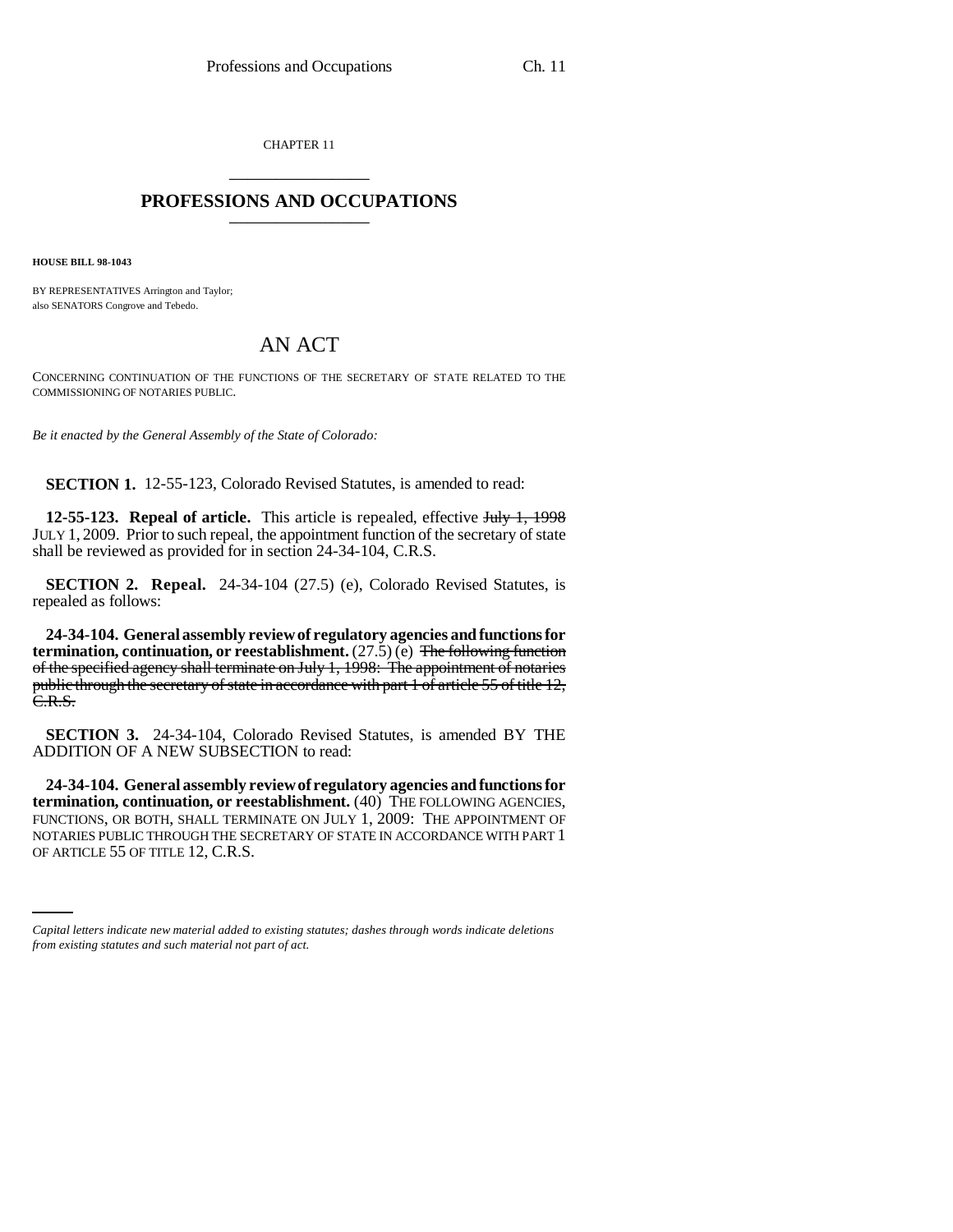**SECTION 4.** Part 1 of article 55 of title 12, Colorado Revised Statutes, is amended BY THE ADDITION OF A NEW SECTION to read:

**12-55-102.5. Disposition of fees.** (1) ALL FEES COLLECTED BY THE OFFICE OF THE SECRETARY OF STATE PURSUANT TO THIS ARTICLE SHALL BE COLLECTED IN THE MANNER REQUIRED BY SECTION 24-21-104 (3), C.R.S., AND TRANSMITTED TO THE STATE TREASURER, WHO SHALL CREDIT THE SAME TO THE NOTARY ADMINISTRATION CASH FUND, WHICH FUND IS HEREBY CREATED IN THE STATE TREASURY.

(2) THE GENERAL ASSEMBLY SHALL MAKE ANNUAL APPROPRIATIONS FROM THE NOTARY ADMINISTRATION CASH FUND FOR EXPENDITURES OF THE SECRETARY OF STATE INCURRED IN THE PERFORMANCE OF THE SECRETARY OF STATE'S DUTIES UNDER THIS ARTICLE.

(3) PURSUANT TO SECTION 24-36-114, C.R.S., ALL INTEREST DERIVED FROM THE DEPOSIT AND INVESTMENT OF MONEYS IN THE NOTARY ADMINISTRATION CASH FUND SHALL BE CREDITED TO THE GENERAL FUND.

**SECTION 5.** 24-21-104 (3) (b), Colorado Revised Statutes, is amended, and the said 24-21-104 (3) is further amended BY THE ADDITION OF A NEW PARAGRAPH, to read:

**24-21-104. Fees of secretary of state.** (3) (b) The department of state shall adjust its fees, except fees charged pursuant to section 4-11-102, C.R.S., every two years so that the revenue generated from the fees approximates its direct and indirect costs. Such costs shall not include the costs paid by the amounts appropriated by the general assembly from the general fund to the department of state for elections pursuant to section 24-21-104.5. Such fees shall remain in effect for the two subsequent fiscal years following the adjustment. All fees collected by said department shall be transmitted to the state treasurer, except moneys collected pursuant to subparagraph (II) of paragraph (f) of this subsection (3), AND ARTICLE 55 OF TITLE 12, C.R.S., who shall credit the same to the department of state cash fund, which fund is hereby created. All moneys credited to the department of state cash fund shall be used as provided in this section and shall not be deposited in or transferred to the general fund of this state or any other fund. The moneys credited to the department of state cash fund shall be available for appropriation by the general assembly to the department of state in the general appropriation bill or pursuant to section  $24-9-10\overline{5}$  (2).

(i) ALL MONEYS COLLECTED BY THE OFFICE OF THE SECRETARY OF STATE PURSUANT TO ARTICLE 55 OF TITLE 12, C.R.S., SHALL BE TRANSMITTED TO THE STATE TREASURER AND CREDITED TO THE NOTARY ADMINISTRATION CASH FUND, CREATED IN SECTION 12-55-102.5, C.R.S.

**SECTION 6.** Part 1 of article 55 of title 12, Colorado Revised Statutes, is amended BY THE ADDITION OF A NEW SECTION to read:

**12-55-103.5. Training.** THE OFFICE OF THE SECRETARY OF STATE MAY ENTER INTO A CONTRACT WITH A PRIVATE CONTRACTOR OR CONTRACTORS TO CONDUCT NOTARY TRAINING PROGRAMS. THE CONTRACTOR OR CONTRACTORS MAY CHARGE A FEE FOR ANY SUCH TRAINING PROGRAM.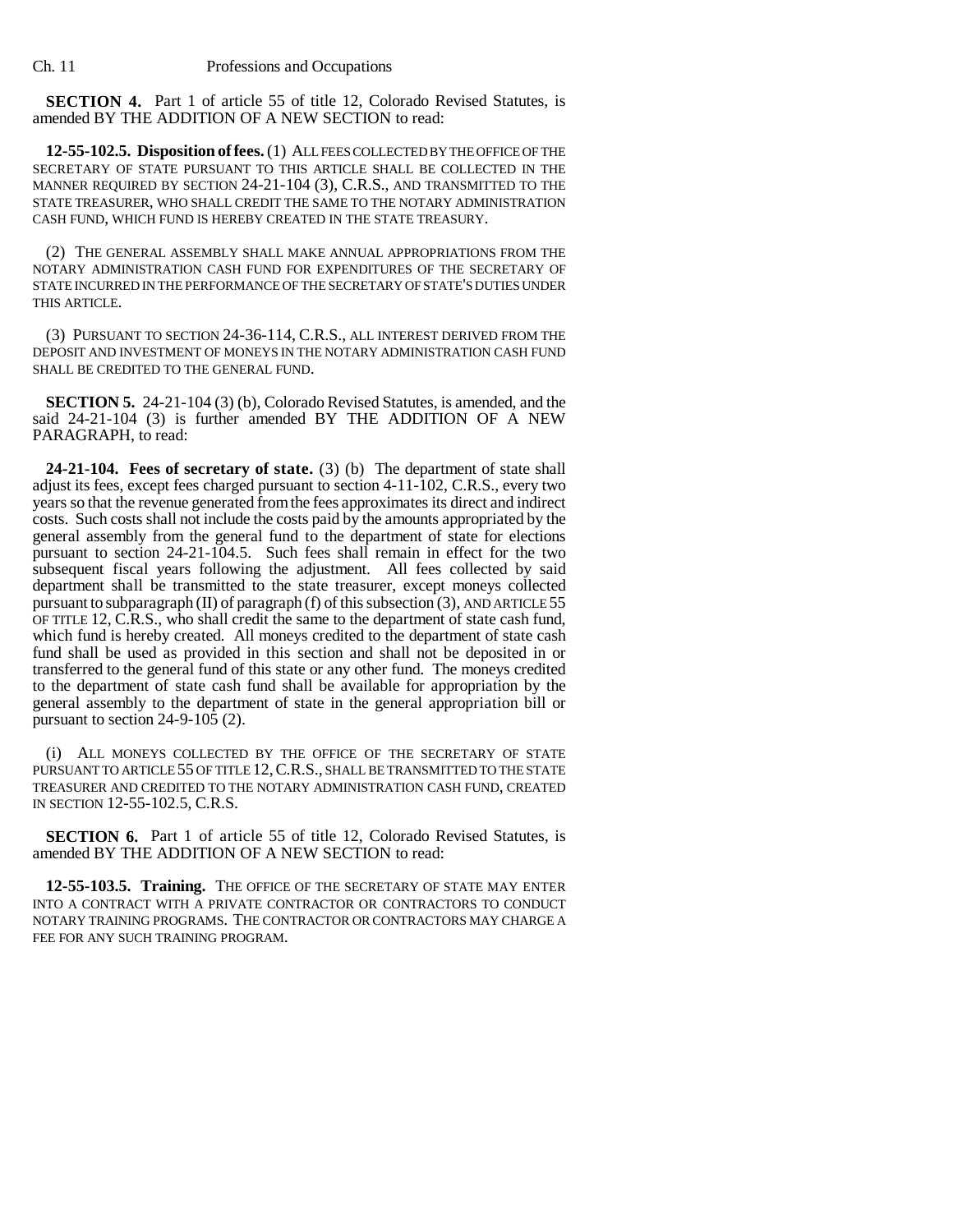**SECTION 7.** 12-55-107 (1), (2), and (3), Colorado Revised Statutes, are amended, and the said 12-55-107 is further amended BY THE ADDITION OF A NEW SUBSECTION, to read:

**12-55-107. Revocation of commission.** (1) The secretary of state OR THE SECRETARY OF STATE'S DESIGNEE may deny the application of any person for appointment or reappointment, or revoke the commission of any notary public during his SUCH NOTARY'S term of appointment if the notary public:

(a) Submits an application for commission and appointment which THAT contains substantial and material misstatement or omission of fact;

(b) Is convicted of official misconduct under the provisions of this part 1 or any felony;

(c) Fails to exercise the powers or perform the duties of a notary public in accordance with this part 1;

(d) Knowingly uses false or misleading advertising in which he SUCH NOTARY represents that he SUCH NOTARY has powers, duties, rights, or privileges that he SUCH NOTARY does not possess by law;

(e) Is found by a court of this state to have engaged in the unauthorized practice of law;

(f) Ceases to fulfill the requirements applicable to  $\frac{1}{100}$  SUCH NOTARY'S most recent appointment;

(g) Notarizes any blank document.

(1.5) WHENEVER THE SECRETARY OF STATE OR THE SECRETARY OF STATE'S DESIGNEE BELIEVES THAT A VIOLATION OF THIS ARTICLE HAS OCCURRED, THE SECRETARY OF STATE OR THE SECRETARY OF STATE'S DESIGNEE MAY INVESTIGATE ANY SUCH VIOLATION. THE SECRETARY OF STATE OR THE SECRETARY OF STATE'S DESIGNEE MAY ALSO INVESTIGATE POSSIBLE VIOLATIONS OF THIS ARTICLE UPON A SIGNED COMPLAINT FROM ANY PERSON.

(2) THE SECRETARY OF STATE OR THE SECRETARY OF STATE'S DESIGNEE MAY REVOKE a notary's commission may be revoked under the provisions of this part 1 only if action is taken pursuant to article 4 of title 24, C.R.S.

(3) After a notary public receives notice from the secretary of state OR THE SECRETARY OF STATE'S DESIGNEE that his SUCH NOTARY'S commission has been revoked, and unless such revocation has been enjoined, such notary shall immediately send by certified mail or have delivered to the secretary of state his SUCH NOTARY'S journal of notarial acts, all other papers and copies relating to his SUCH NOTARY'S notarial acts, and his SUCH NOTARY'S official seal.

**SECTION 8.** 12-55-113, Colorado Revised Statutes, is amended to read:

**12-55-113.** Lost journal or official seal. Every notary public shall send by